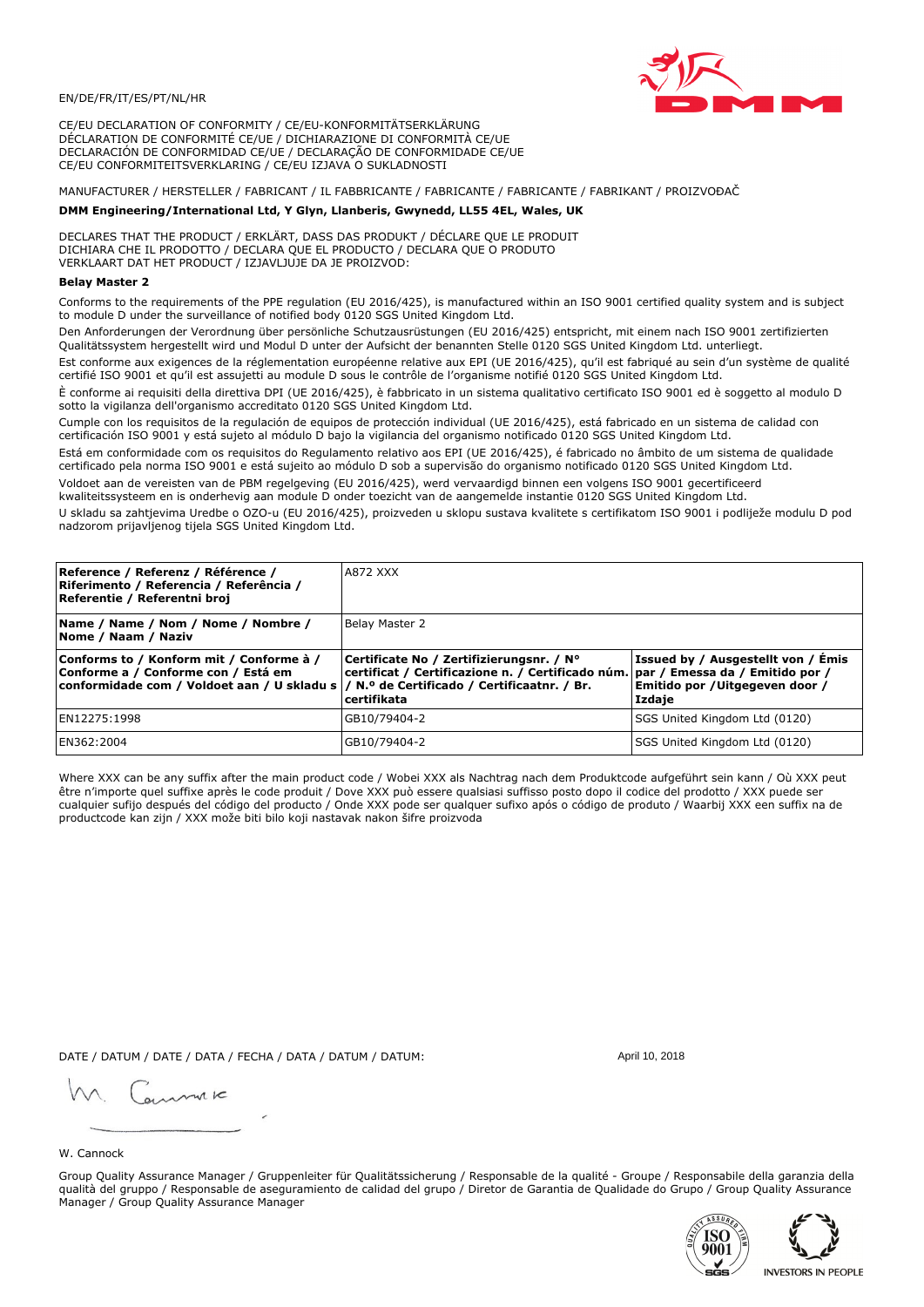## NO/SE/FI/DK/PL/CZ/SK/MT

CE/EU-SAMSVARSERKLÆRING / CE/EU-FÖRKLARING OM ÖVERENSSTÄMMELSE CE/EU-VAATIMUSTENMUKAISUUSVAKUUTUS / CE/EU-OVERENSSTEMMELSESERKLÆRING DEKLARACJA ZGODNOŚCI WE/UE / CE/EU PROHLÁŠENÍ O SHODĚ CE/EÚ VYHLÁSENIE O ZHODE / DIKJARAZZJONI TA' KONFORMITÀ TAL-KE/UE

# PRODUSENT / TILLVERKAREN / VALMISTAJA / PRODUCENT / PRODUCENT / VÝROBCE / VÝROBCA / IL-MANIFATTUR

### DMM Engineering/International Ltd, Y Glyn, Llanberis, Gwynedd, LL55 4EL, Wales, UK

ERKLÆRER AT PRODUKTET / INTYGAR ATT PRODUKTEN / VAKUUTTAA, ETTÄ TÄMÄ TUOTE / ERKLÆRER, AT PRODUKTET / OŚWIADCZA, ŻE<br>WYRÓB / PROHLAŠUJE, ŽE PRODUKT / VYHLASUJE, ŽE VÝROBOK / JIDDIKJARA LI L-PRODOTT:

Overholder kravene i PVU-forordningen (EU 2016/425), er produsert innenfor et ISO 9001-sertifisert kvalitetssystem og er underlagt modul D<br>under overvåkning av teknisk kontrollorgan 0120 SGS United Kingdom Ltd.

Uppfyller kraven för PPE-reglerna (EU 2016/425), tillverkas inom ett ISO 9001-certifierat kvalitetssystem och är föremål för modul D under övervakning av anmält organ 0120 SGS United Kingdom Ltd.

Noudattaa henkilönsuojaimia koskevan asetuksen (EU 2016/425) vaatimuksia, on valmistettu ISO 9001 -sertifioidun laatujärjestelmän mukaisesti ja että siihen sovelletaan ilmoitetun laitoksen 0120 SGS United Kingdom Ltd.:in alaista D-moduulia.

Overholder kravene i forordningen om personlige værnemidler (EU 2016/425), er fremstillet i inden for det certificerede ISO 9001kvalitetssystem, og er underlagt modul D under overvågning af det bemyndigede organ 0120 SGS United Kingdom Ltd.

Spełnia wymogi rozporządzenia w sprawie środków ochrony indywidualnej (UE 2016/425), jest produkowany w ramach systemu jakości zgodnego z ISO 9001 i podlega modułowi D pod nadzorem jednostki notyfikowanej 0120 SGS United Kingdom Ltd.

Zařízení splňuje požadavky nařízení o osobních ochranných prostředcích 2016/425, je vyrobeno v systému řízení jakosti certifikovaném podle normy ISO 9001 a podléhá modulu D pod dohledem notifikované osoby č. 0120, SGS United Kingdom Ltd.

Spĺňa požiadavky Nariadenia Európskeho parlamentu a Rady (EÚ) 2016/425 o osobných ochranných prostriedkoch, je vyrobený v rámci systému kvality certifikovaného podľa normy ISO 9001 a podlieha modulu D pod dohľadom notifikovaného orgánu č. 0120, SGS Únited Kingdom Ltd. Jikkonforma mar-rekwiżit tar-Regolament dwar il-PPE (UE 2016/425), u huwa manifatturat f'sistema ta' kwalità certifikata għall-ISO 9001 u soggett ghall-modulu D taht is-sorveljanza tal-korp notifikat 0120 SGS United Kingdom Ltd.

| <b>Referanse / Referens / Viite / Reference / Nr A872 XXX</b><br>referencyjny / Reference / Značka /<br>Referenza                                                                                                |                                                                                                          |                                                                                                         |
|------------------------------------------------------------------------------------------------------------------------------------------------------------------------------------------------------------------|----------------------------------------------------------------------------------------------------------|---------------------------------------------------------------------------------------------------------|
| Navn / Namn / Nimi / Navn / Nazwa /<br>Jméno / Názov / Isem                                                                                                                                                      | Belay Master 2                                                                                           |                                                                                                         |
| Overholder / Uppfyller kraven för / Vakuus<br>myönnetty perustuen standardiin: /<br>Overholder / Spełnia wymogi / Je ve shodě s $ \tilde{C} $ . certifikátu / Certifikat Nru<br>/ Je v zhode s / Jikkonforma ma' | Sertifikatnr. / Certifikatnr. / Sertifikaattinro /<br> Certifikat nr. / Certyfikat nr / Č. certifikátu / | Utstedt av / Utfärdat av /<br>Myöntänyt / Udstedt af / Wydany<br>przez / Vydal / Vydal / Maħruġ<br>minn |
| EN12275:1998                                                                                                                                                                                                     | GB10/79404-2                                                                                             | SGS United Kingdom Ltd (0120)                                                                           |
| EN362:2004                                                                                                                                                                                                       | GB10/79404-2                                                                                             | SGS United Kingdom Ltd (0120)                                                                           |

Der XXX kan være ethvert suffiks etter produktkoden / Där XXX kan vara valfri ändelse efter produktkoden / Jossa XXX voi olla mikä tahansa tuotekoodin jälkeen tuleva liite. / Hvor XXX kan være ethvert suffiks efter produktkoden / gdzie XXX može być dowolnym przyrostkiem po kodzie<br>produktu / Kde XXX může být jakákoliv přípona za kódem produktu / Kde XXX môže b jkun kwalunkwe suffiss wara l-kodići tal-prodott

DATO / DATUM / PÄIVÄMÄÄRÄ / DATO / DATA / DATUM / DÁTUM / DATA:

April 10, 2018

annuic

## W. Cannock

Group Quality Assurance Manager / Group Quality Assurance Manager / Group Quality Assurance Manager / Group Quality Assurance Manager / Kierownik ds. Zarządzania Jakością Grupy / Group Quality Assurabce Manager / Manažér riadenia kvality v rámci skupiny / Maniger tal-Assigurazzjoni tal-Kwalità tal-Grupp